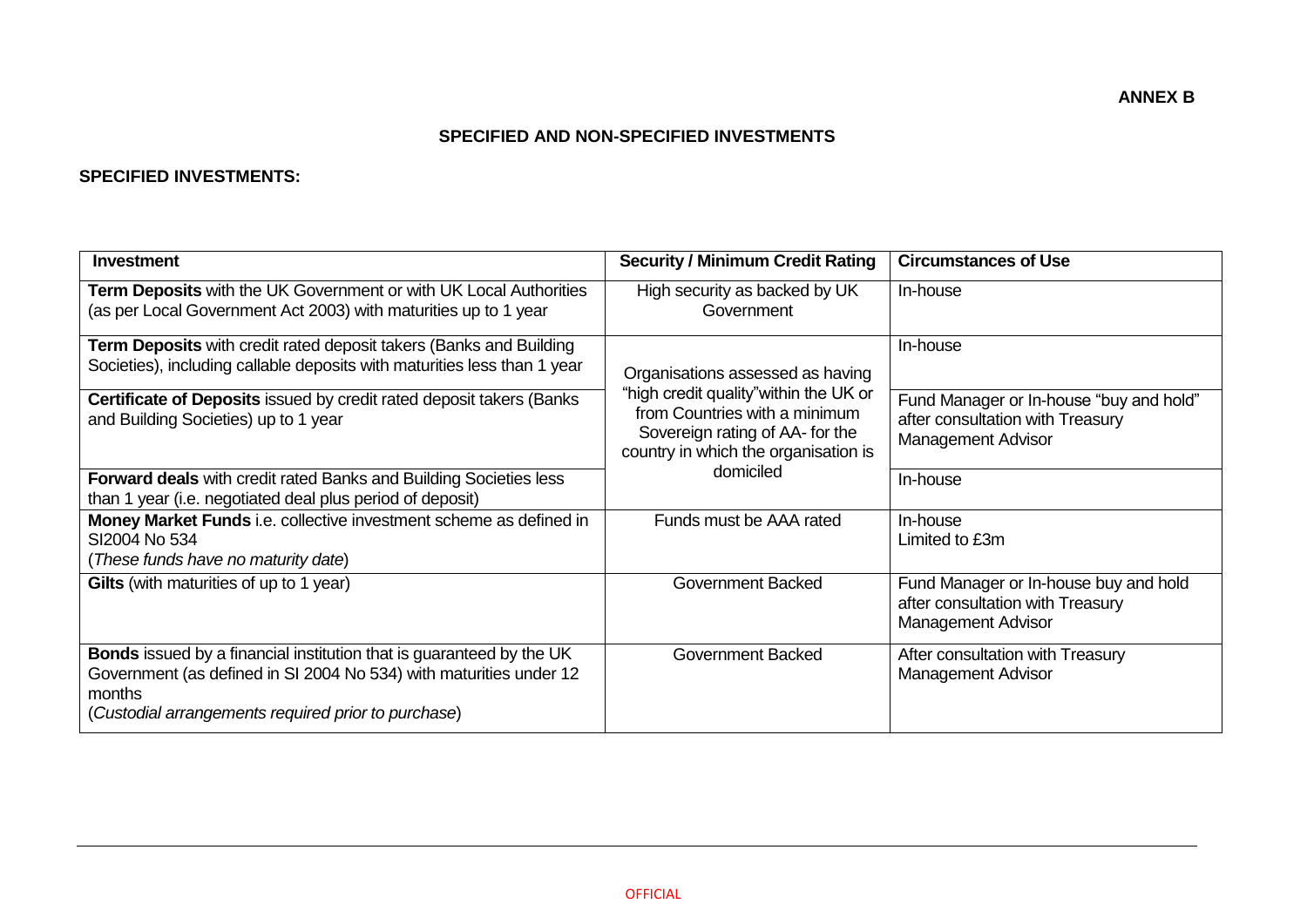# **NON-SPECIFIED INVESTMENTS**

| <b>Investment</b>                                                                                                                                                          | <b>Security / Minimum Credit</b><br>Rating                                                      | <b>Circumstances of</b><br><b>Use</b>                                                                           | Max % of total<br>investments                                          | <b>Maximum</b><br>investment<br>with any one<br>counterparty | Max.<br>maturity<br>period |
|----------------------------------------------------------------------------------------------------------------------------------------------------------------------------|-------------------------------------------------------------------------------------------------|-----------------------------------------------------------------------------------------------------------------|------------------------------------------------------------------------|--------------------------------------------------------------|----------------------------|
| Term Deposit with credit rated deposit takers<br>(Banks & Building Societies), UK Government and<br>other Local Authorities with maturities greater than 1<br>year         | Organisations assessed as<br>having "high credit quality" under<br>the Credit Worthiness Policy | In-house                                                                                                        | 100% of agreed<br>maximum<br>proportion of<br>Core Cash funds<br>(E4m) | £1m                                                          | 5 years                    |
| Certificate of Deposit with credit rated deposit<br>takers (Banks & Building Societies) with maturities<br>greater than 1 year<br>Custodial arrangements prior to purchase | Organisations assessed as<br>having "high credit quality" under<br>the Credit Worthiness Policy | Fund Manager<br>or<br>In-house "buy & hold"<br>after consultation with<br><b>Treasury Management</b><br>Advisor | 100% of agreed<br>maximum<br>proportion of<br>Core Cash funds<br>(E4m) | £1m                                                          | 5 years                    |
| Callable Deposits with credit rated deposit takers<br>(Banks & Building Societies) with maturities greater<br>than 1 year                                                  | Organisations assessed as<br>having "high credit quality" under<br>the Credit Worthiness Policy | In-house                                                                                                        | 50% of agreed<br>maximum<br>proportion of<br>Core Cash funds<br>(E2m)  | £1m                                                          | 5 years                    |
| <b>Term Deposits with Housing Associations with</b><br>maturities greater than 1 year                                                                                      | Organisations assessed as<br>having "high credit quality" under<br>the Credit Worthiness Policy | In-house                                                                                                        | 25% of agreed<br>maximum<br>proportion of<br>Core Cash funds<br>(E1m)  | £1m                                                          | 5 years                    |
| Forward Deposits with a credit rated Bank or<br>Building Society > 1 year (i.e. negotiated deal period<br>plus period of deposit)                                          | Organisations assessed as<br>having "high credit quality" under<br>the Credit Worthiness Policy | In-house                                                                                                        | 25% of agreed<br>maximum<br>proportion of                              | £1m                                                          | 5 years                    |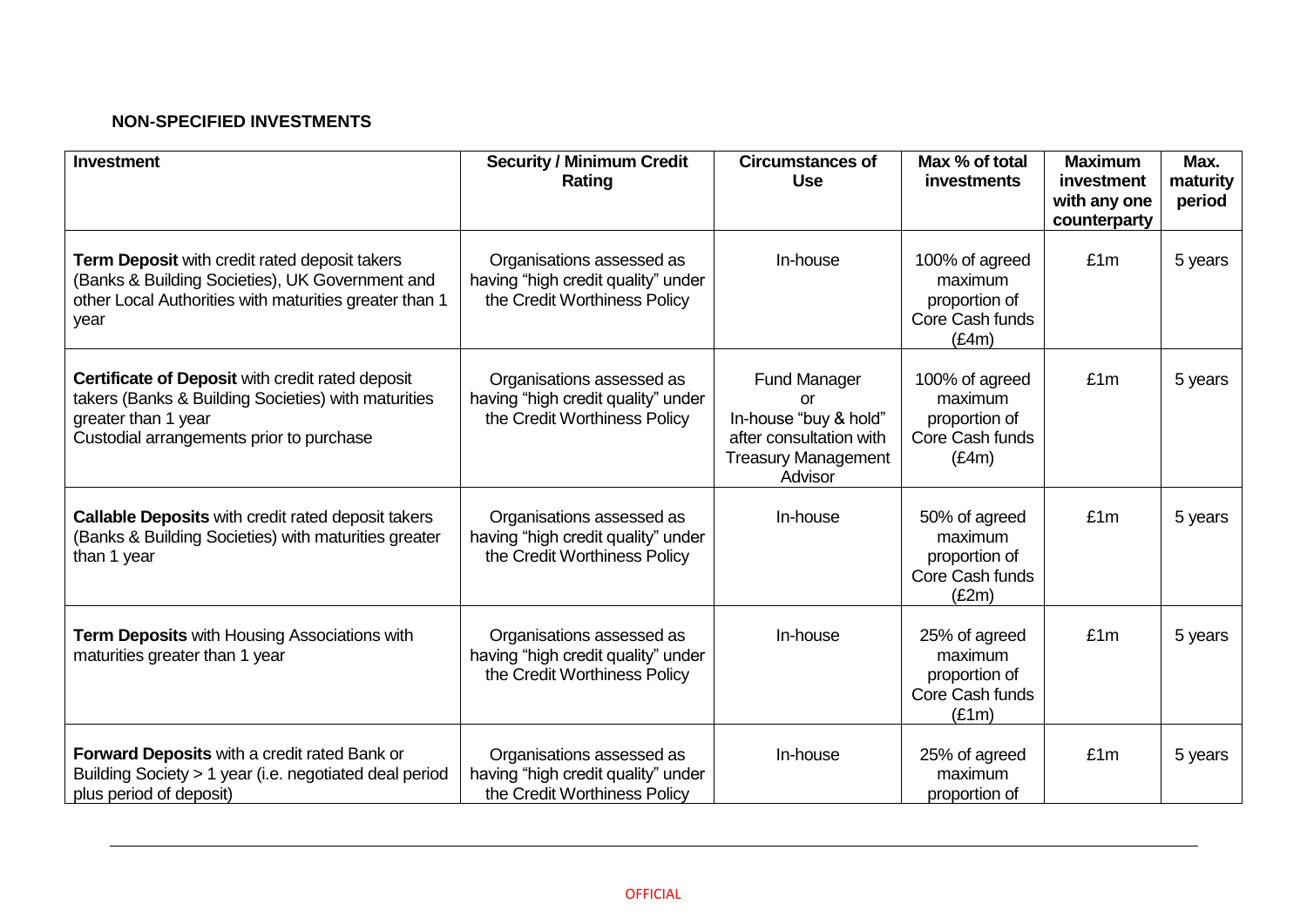| <b>Investment</b>                                                                                                                                                                                              | <b>Security / Minimum Credit</b><br>Rating | <b>Circumstances of</b><br><b>Use</b>                                                                                  | Max % of total<br><b>investments</b>                                  | <b>Maximum</b><br>investment<br>with any one<br>counterparty | Max.<br>maturity<br>period |
|----------------------------------------------------------------------------------------------------------------------------------------------------------------------------------------------------------------|--------------------------------------------|------------------------------------------------------------------------------------------------------------------------|-----------------------------------------------------------------------|--------------------------------------------------------------|----------------------------|
|                                                                                                                                                                                                                |                                            |                                                                                                                        | Core Cash funds<br>(E1m)                                              |                                                              |                            |
| Bonds issued by a financial institution<br>that is guaranteed by the UK Government<br>(as defined in SI2004 No534) with maturities in<br>excess of 1 year<br>Custodial arrangements required prior to purchase | AA or Government backed                    | <b>Fund Manager</b><br>or<br>In-house "buy & hold"<br>after consultation with<br><b>Treasury Management</b><br>Advisor | 25% of agreed<br>maximum<br>proportion of<br>Core Cash funds<br>(E1m) | n/a                                                          | 5 years                    |
| <b>Bonds issued by Multilateral development banks</b><br>(as defined in SI2004 No534) with maturities in<br>excess of 1 year<br>Custodial arrangements required prior to purchase                              | AA or Government backed                    | <b>Fund Manager</b><br>or<br>In-house "buy & hold"<br>after consultation with<br><b>Treasury Management</b><br>Advisor | 25% of agreed<br>maximum<br>proportion of<br>Core Cash funds<br>(E1m) | £1m                                                          | 5 years                    |
| UK Government Gilts with maturities in excess<br>of 1 year<br>Custodial arrangements required prior to purchase                                                                                                | Government backed                          | <b>Fund Manager</b>                                                                                                    | 25% of agreed<br>maximum<br>proportion of<br>Core Cash funds<br>(E1m) | n/a                                                          | 5 years                    |
| <b>Collateralised Deposit</b>                                                                                                                                                                                  | <b>UK Sovereign Rating</b>                 | In-house                                                                                                               | 25% of agreed<br>maximum<br>proportion of<br>Core Cash funds<br>(E1m) | n/a                                                          | 5 years                    |

This Authority will seek further advice on the appropriateness and associated risks with investments in these categories.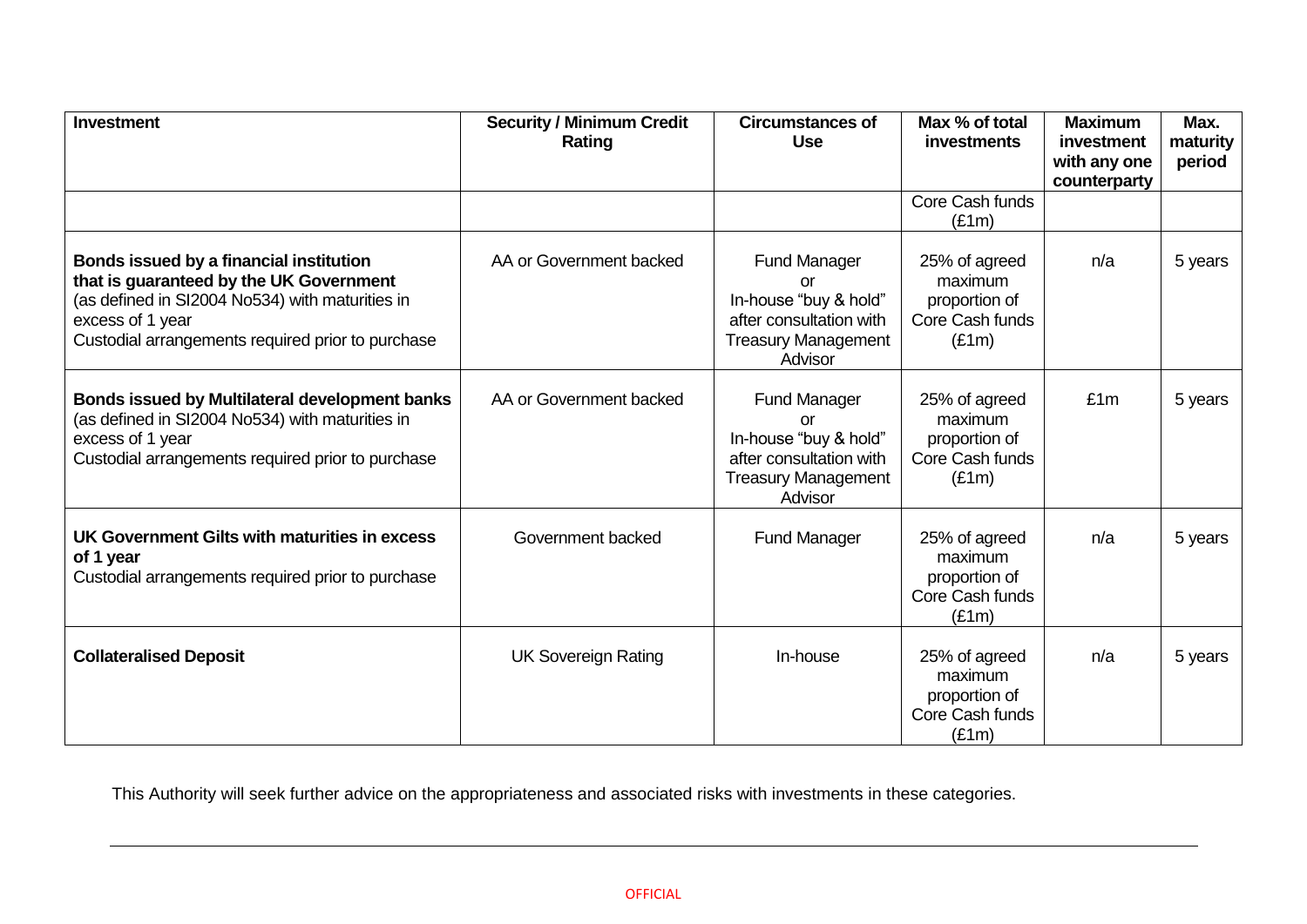## **APPROVED COUNTRIES FOR INVESTMENTS**

This list is based on those countries which have sovereign ratings of AA- or higher, (we show the lowest rating from Fitch, Moody's and S&P) and also, (except - at the time of writing - for Hong Kong, Norway and Luxembourg), have banks operating in sterling markets

| Sovereign<br><b>Rating</b> | <b>Country</b>  |
|----------------------------|-----------------|
| AAA                        | Australia       |
|                            | Denmark         |
|                            | Germany         |
|                            | Luxemburg       |
|                            | Netherlands     |
|                            | Norway          |
|                            | Singapore       |
|                            | Sweden          |
|                            | Switzerland     |
| AA+                        | Canada          |
|                            | Finland         |
|                            | USA             |
| AA                         | Abu Dhabi (UAE) |
|                            | France          |
| AA-                        | <b>Belgium</b>  |
|                            | Qatar           |
|                            | Hong Kong       |
|                            | UK              |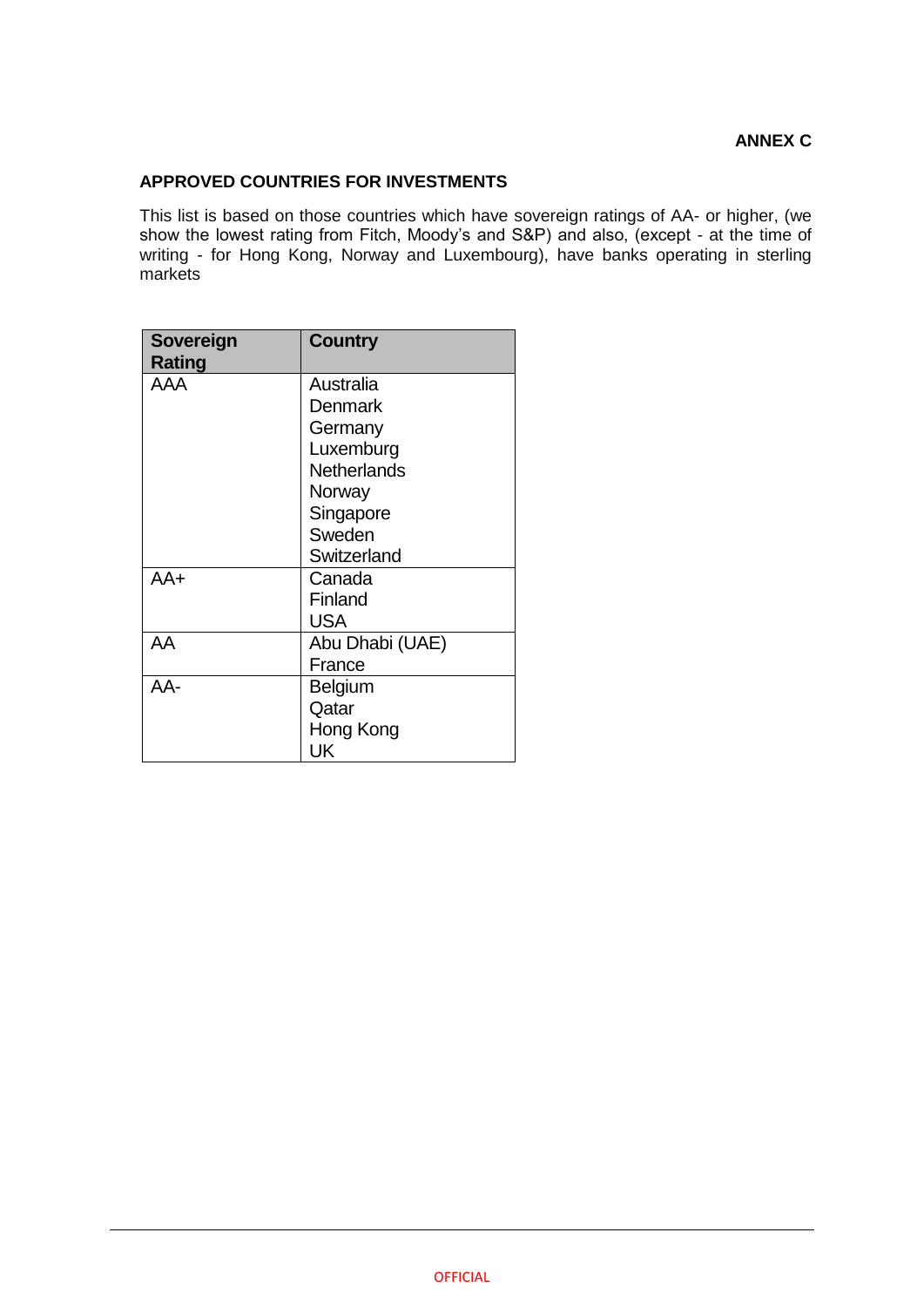## **ANNEX D**

## **APPROVED LENDING LIST 2021/22**

Maximum sum invested at any time (The overall total exposure figure covers both Specified and Non-Specified investments)

|                                                     | <b>Country</b> | <b>Specified</b><br><b>Investments</b><br>(up to 1 year) |             | <b>Non-Specified</b><br><b>Investments</b> |                |  |
|-----------------------------------------------------|----------------|----------------------------------------------------------|-------------|--------------------------------------------|----------------|--|
|                                                     |                |                                                          |             |                                            |                |  |
|                                                     |                |                                                          |             | $($ > 1 year £4m limit)                    |                |  |
|                                                     |                | <b>Total</b>                                             | <b>Time</b> | <b>Total</b>                               | <b>Time</b>    |  |
|                                                     |                | <b>Exposure</b>                                          | Limit *     | <b>Exposure</b>                            | Limit*         |  |
| UK "Nationalised" banks / UK banks with UK Central  |                | £m                                                       |             | £m                                         |                |  |
| Government involvement                              |                |                                                          |             |                                            |                |  |
| Royal Bank of Scotland PLC (RFB)                    | <b>GBR</b>     | 4.0                                                      | 365 days    |                                            |                |  |
| Urtione Magineantes BotherLUK Based banks and       | <b>GBR</b>     |                                                          |             |                                            |                |  |
| <b>Building Societies</b>                           |                |                                                          |             |                                            |                |  |
| Santander UK PLC (includes Cater Allen)             | <b>GBR</b>     | 3.0                                                      | 6 months    |                                            |                |  |
| Barclays Bank PLC (NRFB)                            | <b>GBR</b>     | 4.0                                                      | 6 months    |                                            |                |  |
| Barclays Bank UK PLC (RFB)                          | <b>GBR</b>     |                                                          |             |                                            |                |  |
| Bank of Scotland PLC (RFB)                          | <b>GBR</b>     |                                                          |             |                                            |                |  |
| Lloyds Bank PLC (RFB)                               | <b>GBR</b>     | 3.0                                                      | 365 days    |                                            |                |  |
| Lloyds Bank Corporate Markets PLC (NRFB)            | <b>GBR</b>     |                                                          | 6 months    |                                            |                |  |
| HSBC Bank PLC (NRFB)                                | <b>GBR</b>     | 1.5                                                      |             |                                            |                |  |
| HSBC UK Bank PLC (RFB                               | <b>GBR</b>     |                                                          | 365 days    |                                            |                |  |
| Goldman Sachs International Bank                    | <b>GBR</b>     | 3.0                                                      | 6 months    |                                            |                |  |
| Sumitomo Mitsui                                     | <b>GBR</b>     | 1.5                                                      | 6 months    |                                            |                |  |
| <b>Standard Chartered Bank</b>                      | <b>GBR</b>     | 3.0                                                      | 6 months    |                                            |                |  |
| Handlesbanken                                       | <b>GBR</b>     | 2.0                                                      | 365 days    |                                            |                |  |
| Nationwide Building Society                         | <b>GBR</b>     | 2.0                                                      | 6 months    |                                            |                |  |
| <b>Leeds Building Society</b>                       | <b>GBR</b>     | 1.0                                                      | 3 months    | ۰                                          |                |  |
| <b>High Quality Foreign Banks</b>                   |                |                                                          |             |                                            |                |  |
| National Australia Bank                             | <b>AUS</b>     | 1.5                                                      | 365 days    | L.                                         |                |  |
| Commonwealth Bank of Australia                      | <b>AUS</b>     | 1.5                                                      | 365 days    |                                            |                |  |
| Toronto-Dominion Bank                               | CAN            | 1.5                                                      | 365 days    |                                            |                |  |
| Credit Industriel et Commercial                     | <b>FRA</b>     | 1.5                                                      | $6$ months  | $\blacksquare$                             | $\blacksquare$ |  |
| Landesbank Hessen-Thueringen Girozentrale           | <b>GER</b>     | 1.5                                                      | 365 days    |                                            |                |  |
| (Helaba)                                            |                |                                                          |             |                                            |                |  |
| DBS (Singapore)                                     | <b>SING</b>    | 1.5                                                      | 365 days    |                                            |                |  |
| <b>Local Authorities</b>                            |                |                                                          |             |                                            |                |  |
| County / Unitary / Metropolitan / District Councils |                | 2.0                                                      | 365 days    | $1.0$                                      | 5 years        |  |
| Police / Fire Authorities                           |                | 1.0                                                      | 365 days    | 1.0                                        | 5 years        |  |
| National Park Authorities                           |                | 1.0                                                      | 365 days    | 1.0                                        | 5 years        |  |
| <b>Other Deposit Takers</b>                         |                |                                                          |             |                                            |                |  |
| Money Market Funds                                  |                | 1.0                                                      | 365 days    | 1.0                                        | 5 years        |  |
| <b>UK Debt Management Account</b>                   |                | 5.0                                                      | 365 days    | 1.0                                        | 5 years        |  |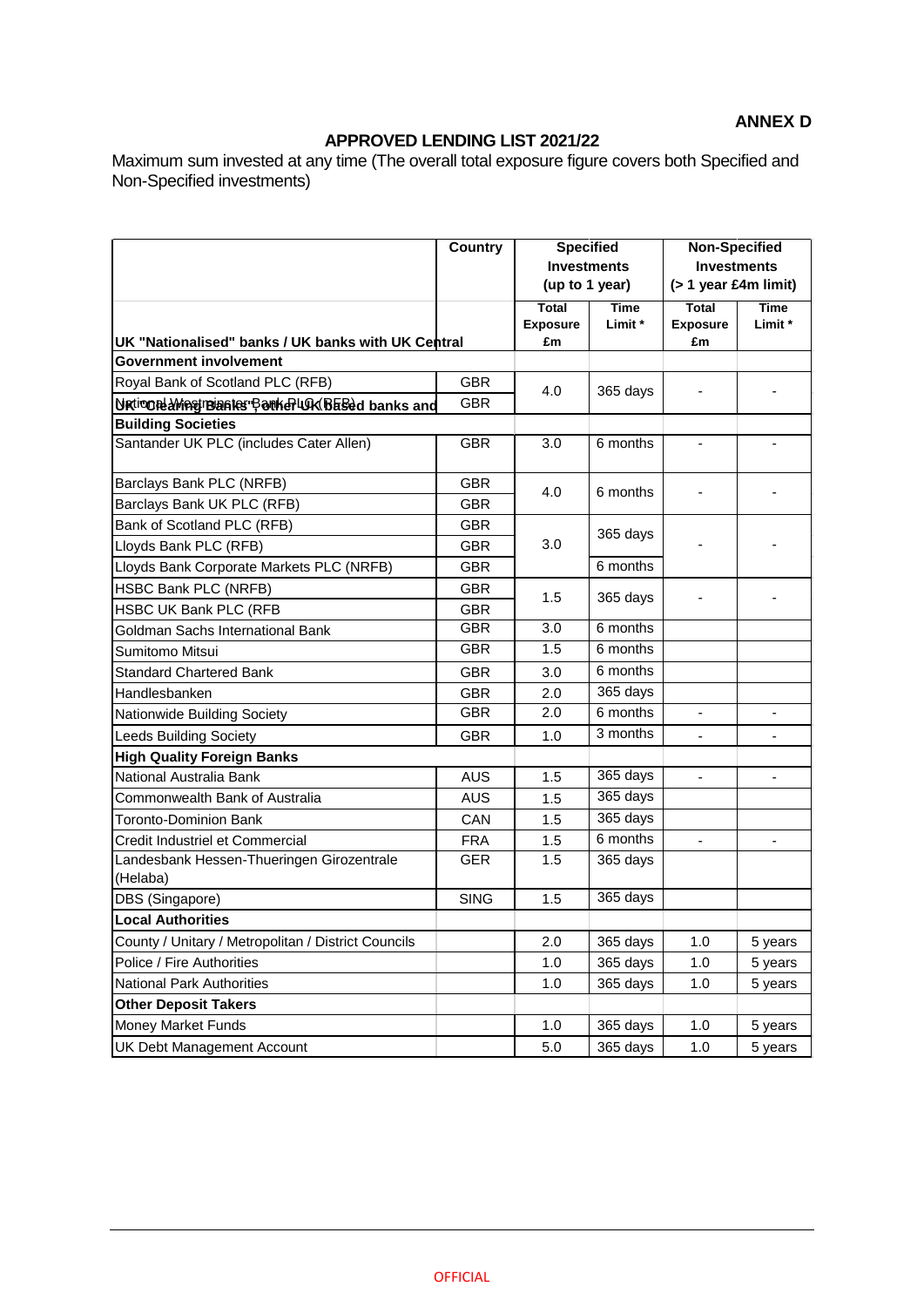## **TREASURY MANAGEMENT SCHEME OF DELEGATION**

### **1. Full Council**

- receiving and reviewing reports on treasury management policies, practices and activities;
- approval of annual strategy.

### **2. Policy and Resources Committee**

- approval of/amendments to the organisation's adopted clauses, treasury management policy statement and treasury management practices;
- budget consideration and approval;
- approval of the division of responsibilities;
- approving the selection of external service providers and agreeing terms of appointment.

### **3. Overview and Scrutiny Committee**

• reviewing the treasury management policy and procedures and making recommendations to the responsible body.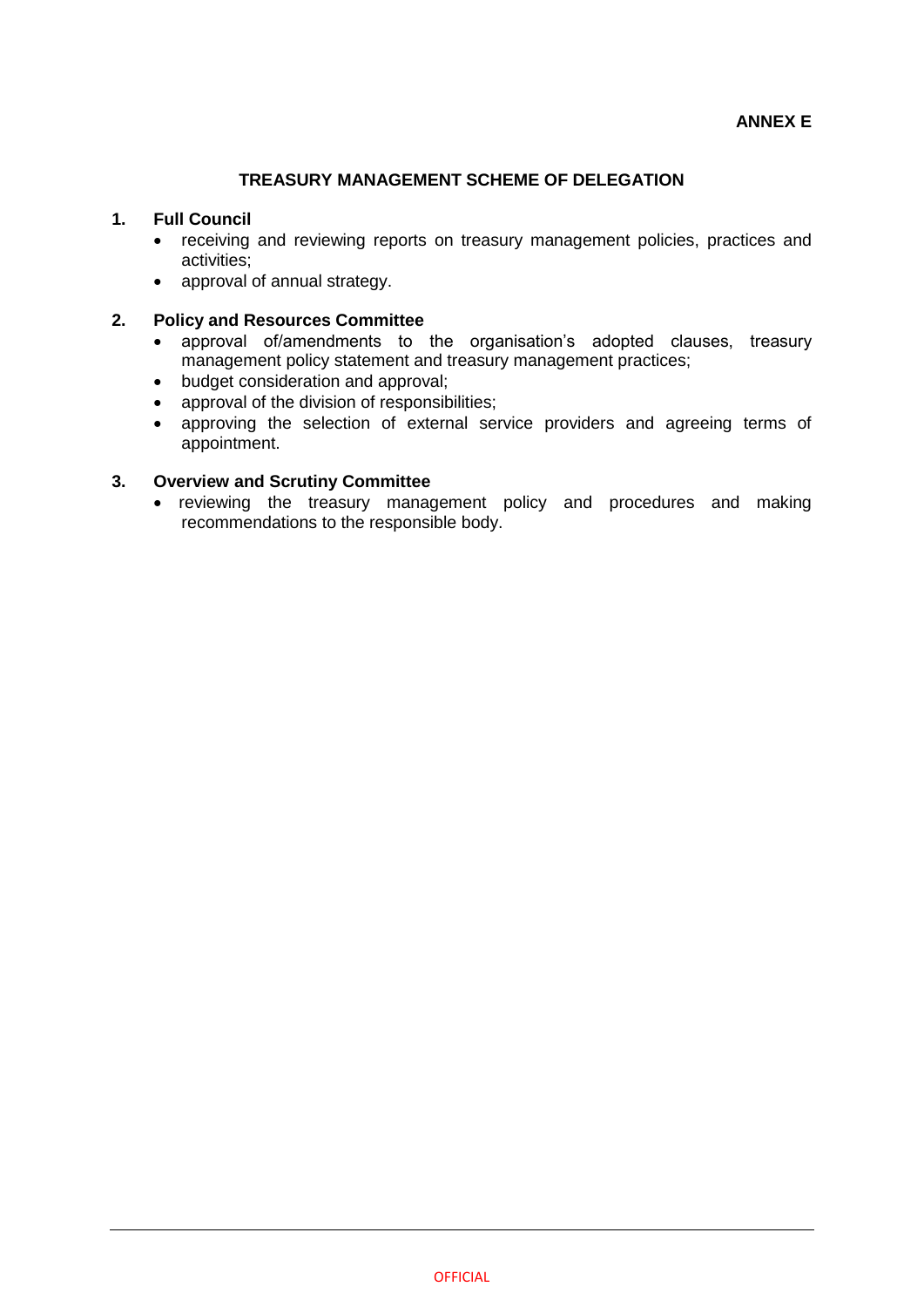### **THE TREASURY MANAGEMENT ROLE OF THE SECTION 151 OFFICER**

#### **Background**

- 1. The Prudential Code for Capital Finance in Local Authorities (the Prudential Code) plays a key role in capital finance in local authorities. Local authorities determine their own programmes for investment that are central to the delivery of quality public services. The Prudential Code was developed by CIPFA as a professional code of practice to support local authorities in taking their decisions. Local authorities are required by regulation to have regard to the Prudential Code when carrying out their duties under Part 1 of the Local Government Act 2003.
- 2. In financing capital expenditure, local authorities are governed by legislative frameworks, including the requirement to have regard to CIPFA's Treasury Management in the Public Services: Code of Practice and Cross-Sectoral Guidance Notes.
- 3. In order to demonstrate that capital expenditure and investment decisions are taken in line with service objectives and properly take account of stewardship, value for money, prudence, sustainability and affordability, the Prudential Code requires authorities to have in place a Capital Strategy that sets out the long term context in which capital expenditure and investment decisions are made, and gives due consideration to both risk and reward and impact on the achievement of priority outcomes.
- 4. The Prudential Code requires the Chief Financial Officer to report explicitly on the affordability and risk associated with the Capital Strategy. The Capital Strategy provides an overview of the governance process for approval and monitoring of capital expenditure. In addition, the Capital Strategy and Prudential Indicators also demonstrates that the capital expenditure, investment and financing plans of the Authority are robust, affordable and sustainable."

#### **The S151 (responsible) officer**

The following are specific responsibilities of the Section 151 Officer:

- recommending clauses, treasury management policies and practices for approval, reviewing the same regularly, and monitoring compliance;
- submitting regular treasury management policy reports to Members;
- submitting budgets and budget variations to Members;
- receiving and reviewing management information reports;
- reviewing the performance of the treasury management function;
- ensuring the adequacy of treasury management resources and skills, and the effective division of responsibilities within the treasury management function;